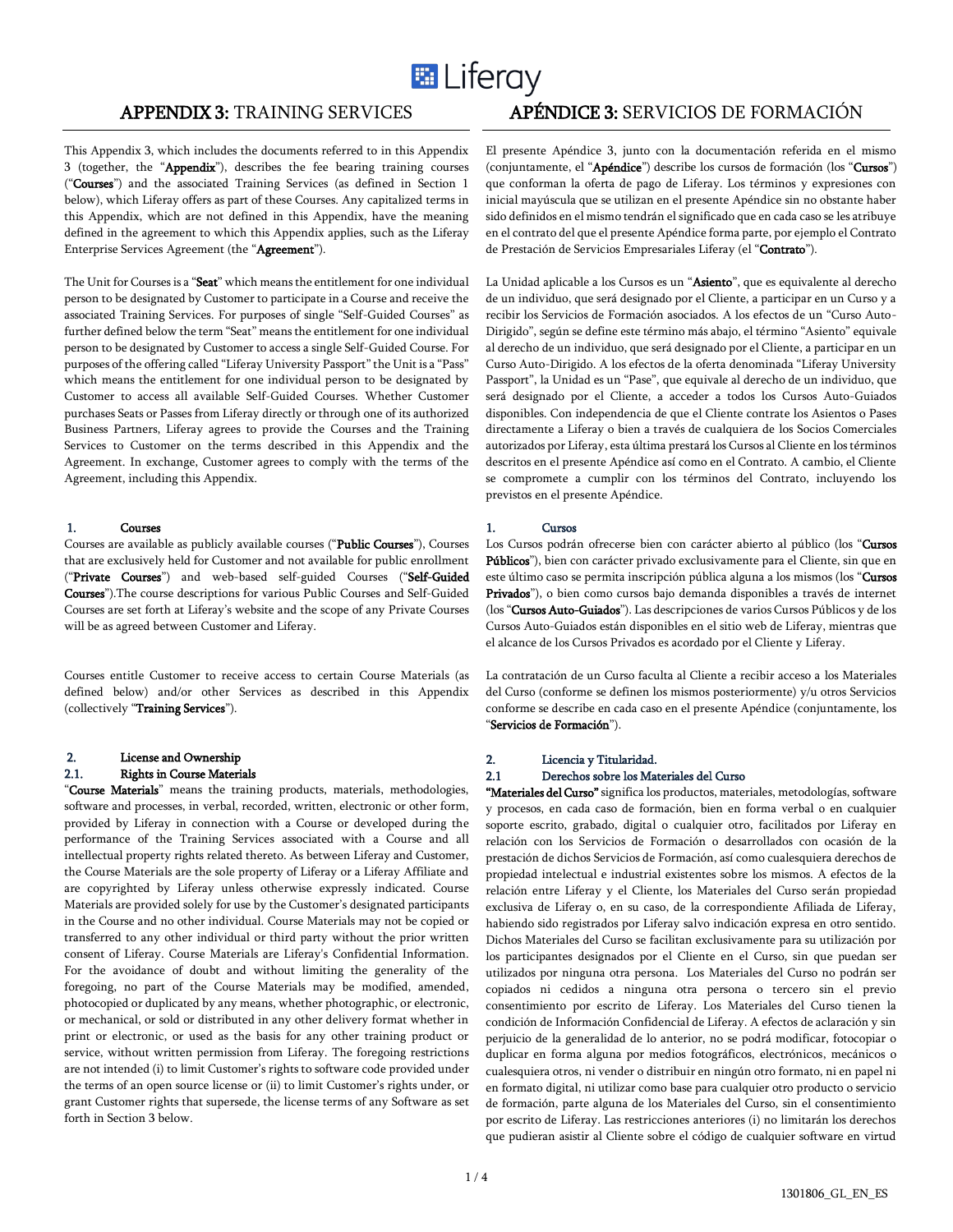

#### Apéndice 3: Servicios de Formación

Mexico

de cualquier licencia de código abierto, (ii) ni limitarán los derechos del Cliente derivados de la licencia de cualquier Software conforme se prevé en la Cláusula 3 posterior, ni otorgarán al Cliente derecho alguno que anule y sustituya a estos últimos.

#### 2.2. Software

As part of certain Courses Liferay may provide Customer access to (and, in order to successfully participate Customer will need to use) certain software as listed in the table below ("Software"). This Software is subject to certain terms and conditions as stated in the End User License Agreements set forth in the table below. Upon acceptance of the Order Form to which this Appendix 3 applies, Customer hereby confirms that it also accepts and agrees to these EULA terms with respect to Customer's use of the Software.

#### 2.2 Software

Como parte de ciertos Cursos, Liferay otorgará al Cliente acceso al software que se identifica en el siguiente cuadro (el "Software"). El acceso a y el uso de dicho Software está sujeto a los términos y condiciones que se prevén en el Contrato de Licencia a favor del Usuario Final que se señala en dicho cuadro. En virtud de la aceptación por su parte del Pedido al que resulta aplicable el presente Apéndice 3, el Cliente confirma su aceptación y conformidad de los términos y condiciones del correspondiente Contrato de Licencia a favor del Usuario Final en relación con el uso por el Cliente del Software en cuestión.

| <b>Table 3</b>                                                                            |                                                                          |
|-------------------------------------------------------------------------------------------|--------------------------------------------------------------------------|
| Software                                                                                  | <b>EULA</b>                                                              |
| Liferay Developer Studio                                                                  | http://www.liferay.com/end-user-license-agreement-for-liferay-developer- |
|                                                                                           | studio                                                                   |
| Liferay Sync                                                                              | https://www.liferay.com/legal/doc/eula-liferay-sync                      |
| Any other Liferay Software provided by Liferay as part of the Training<br><b>Services</b> | http://www.liferay.com/evaluation-license-agreement-for-liferay-software |

#### Cuadro 3

| <b>Software</b>                                                                                       | <b>LICENCIA</b>                                                                |
|-------------------------------------------------------------------------------------------------------|--------------------------------------------------------------------------------|
| Liferay Developer Studio                                                                              | http://www.liferay.com/end-user-license-agreement-for-liferay-developer-studio |
| Liferay Sync                                                                                          | https://www.liferay.com/legal/doc/eula-liferay-sync                            |
| Cualquier otro Software de Liferay facilitado por Liferay como<br>parte de los Servicios de Formación | http://www.liferay.com/evaluation-license-agreement-for-liferay-software       |

2.3. Feedback. Customer may choose to submit feedback, including comments, information, enhancement requests, recommendations, corrections, and ideas regarding Liferay's Services (collectively "Feedback"). If Customer does not want Liferay to use Feedback, Customer should not submit the Feedback. If Customer does submit Feedback, Customer grants Liferay a perpetual and irrevocable license to use all Feedback for any purpose, including but not limited to incorporating such Feedback as Liferay's own into its product and services without any obligation to account to Customer in any way which shall include without limitation no attribution or compensation obligations and Liferay shall be the owner of any products and services it creates as a result of Customer's Feedback.

#### 3. Self-Guided Courses

General. Customer may purchase a Seat to access single Self-Guided Courses or a Pass to access all available Self-Guided Courses. Self-Guided Courses are provided through Liferay's learning portal. Such Seat and/or Pass may only be used for one designated individual participant and may not be transferred to any other individual. Each participant will be required to create and maintain an account to access and use the Self-Guided Course(s).

3.2. Restrictions, Immediate Suspension and Termination. Customer will not and will assure that any individual persons designated by the Customer to access Self-Guided Courses do not, directly or indirectly (i) share or make the Self-Guided Courses and/or any further Course Materials provided as part of

2.3 Feedback. El Cliente puede optar por compartir con Liferay feedback, incluyendo comentarios, información, peticiones de mejora, recomendaciones, correcciones o ideas acerca de los Servicios de Liferay (en conjunto, "Feedback"). Si el Cliente no desea que Liferay utilice el Feedback, el Cliente debe evitar el envío de Feedback. En el caso de que el Cliente comparta Feedback con Liferay, el Cliente concede a Liferay una licencia perpetua e irrevocable para utilizar el Feedback para los efectos que considere oportunos, incluyendo la incorporación del Feedback como propio en sus productos y servicios, sin que exista obligación por parte de Liferay de dar cuenta al Cliente en modo alguno (lo que incluye la inexistencia de obligaciones de compensación o de dar crédito por autoría) y Liferay será el titular exclusivo de cualesquiera derechos sobre los productos y servicios que desarrolle aplicando el Feedback del Cliente.

### 3. Cursos Auto-Guiados

3.1 General. El Cliente puede adquirir Asientos para acceder a Cursos Auto-Guiados concretos o un Pase para acceder a todos los Cursos Auto-Guiados disponibles. Los Cursos Auto-Guiados están disponibles a través del portal de aprendizaje de Liferay. Cada Asiento o Pase solamente puede ser utilizado por un único participante designado por el Cliente y no puede ser transferido a otro individuo. Cada participante deberá crear y mantener una cuenta para acceder y utilizar los Cursos Auto-Guiados.

3.2 Restricciones, Suspensión Inmediata y Terminación. El Cliente se asegurará de que ni él ni las personas que designe para tener acceso a los Cursos Auto-Guiados, directa o indirectamente, (i) compartan o pongan a disposición de otras personas los Cursos Auto-Guiados y/o cualesquiera Materiales del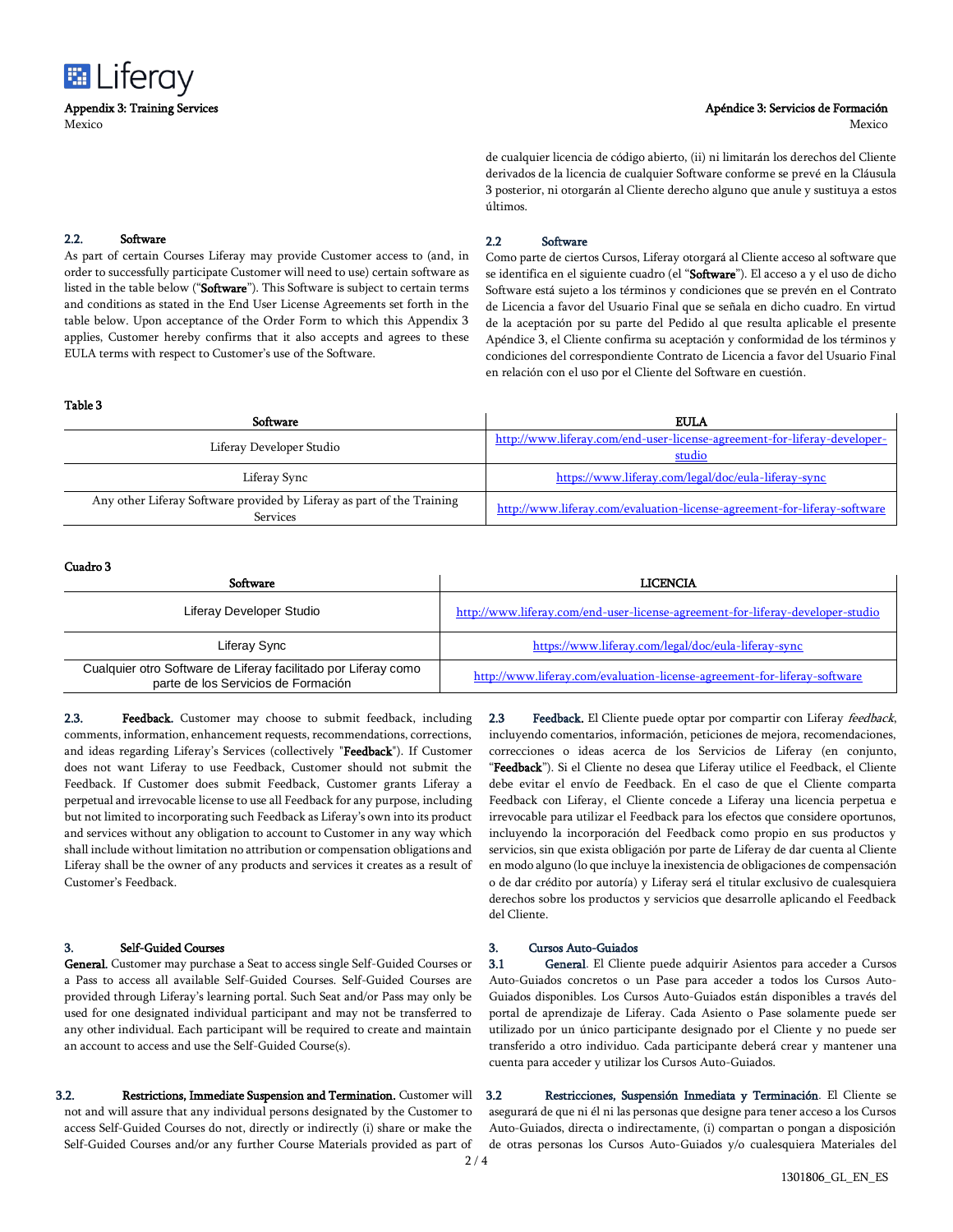

the Self-Guided Courses available to any other person; (ii) sell, resell, assign, pledge, transfer, license, sublicense, distribute, rent or lease Self-Guided Courses. Any violation of Sections 3.2 or 2.1 above shall be deemed a material breach of the Agreement entitling Liferay to (at its sole discretion) either immediately suspend or terminate Customer's access to Self-Guided Courses without any liability to the Customer. Immediate suspension or termination will not relieve the Customer from its payment obligations.

3.3. Usage Statistics. Liferay may collect and use for any purpose aggregate anonymous data about Customer's use of the Self-Guided Courses. Liferay may furthermore use solutions or technologies that monitor Customer's usage statistics while using the Self-Guided Courses. Liferay will only use such usage statistics related to Customer's use of the Self-Guided Courses to improve its Services offering, to assist a Customer in its use of the Training Services and to monitor Customer's compliance with the use restrictions applicable to the Self-Guided Courses as set forth in this Appendix.

3.4. Linking. Customer may encounter links to non-Liferay websites, services, technology, content or other external sources while using Self-Guided Courses, which should not be interpreted as endorsement of Liferay of such third party sites or the company, products, services, technology or content to which they link as they are not under Liferay's control, Liferay has not reviewed or is otherwise responsible for them and Liferay is not responsible for the content of any linked site or any link contained in a linked site. If Customer decides to access any third party site, or use any third-party product, technology or service linked through Self-Guided Courses, Customer does so at its own risk and you agrees that Liferay is not responsible or liable for any loss or expenses that may result due to the use of (or reliance on) the external site or content.

3.5. Availability. Liferay will use commercially reasonable efforts to make Self-Guided Course available twenty-four (24) hours a day, seven (7) days a week, except for (i) planned downtimes or (ii) any unavailability of the Training Services caused by circumstances beyond Liferay's reasonable control, including, without limitation any Force Majeure Event, delays and downtimes of Liferay's or Customer's hosting or internet-service-providers.

#### 4. Customer Responsibilities

4.1. General. Customer is responsible for (i) enrollment of Customer's personnel in the appropriate Course(s) (ii) determining whether Customer's personal are appropriate and capable enough for enrollment in the Course(s), and (iii) attendance by Customer's personnel at the scheduled Course(s).

4.2. **Equipment and Facilities.** For Private Courses delivered at a site designated by Customer, Customer will supply the facility and equipment meeting the requirements set forth at [http://www.liferay.com/legal/doc/app3/sitereqs,](https://www.liferay.com/legal/doc/app3/sitereqs) unless otherwise agreed in an Order Form. If Liferay agrees to provide the facilities and equipment for a Course, Customer acknowledges and agrees that it shall be liable for any loss or destruction of this equipment and hardware used in connection with the Course. Customer shall be responsible for obtaining all third party consents and cooperation necessary for the performance of the Training Services. Access to Self-Guided Courses may be subject to certain hardware and software requirements.

# Apéndice 3: Servicios de Formación

Mexico

Curso; (ii) vendan, revendan, transfieran, asignen, licencien, sublicencien, alquilen o de otro modo distribuyan los Cursos Auto-Guiados. Cualquier violación de las Secciones 3.2 o 2.1 será considerada un incumplimiento esencial del Contrato que facultará a Liferay para (a su sola discreción) suspender o terminar inmediatamente el acceso del Cliente a los Cursos Auto-Guiados, sin responsabilidad alguna frente al Cliente. La suspensión o terminación no liberarán al Cliente de sus obligaciones de pago.

3.3 Estadísticas de Uso. Liferay podrá recolectar y utilizar, para los fines que considere oportunos, datos agregados y anonimizados sobre el uso por parte de Liferay de los Cursos Auto-Guiados. Adicionalmente, Liferay podrá utilizar soluciones o tecnologías para monitorizar las estadísticas de uso del Cliente durante el período de uso de los Cursos Auto-Guiados. Liferay únicamente utilizará dichas estadísticas para mejorar su oferta de Servicios, para asistir al Cliente en su uso de los Servicios de Formación y para comprobar el cumplimiento por parte del Cliente con las restricciones de uso aplicables a los Cursos Auto-Guiados establecidas en este Apéndice.

3.4 Enlaces. En su uso de los Cursos Auto-Guiados, el Cliente podrá encontrar enlaces a sitios web ajenos a Liferay, servicios, tecnología, contenido u otros elementos de terceros. La presencia de dichos elementos no debe ser considerada como un respaldo o asunción de responsabilidad por parte de Liferay sobre los sitios web de terceros, los productos, servicios, la tecnología o el contenido al que se accede a través de los enlaces, pues están fuera del control de Liferay y no han sido revisados por Liferay. Si el Cliente decide acceder a cualquier sitio web de terceros, utilizar productos, tecnología o servicios de terceros a través de los Cursos Auto-Guiados, el Cliente lo hace bajo su propio riesgo y acepta que Liferay no es responsable por cualesquiera pérdidas o costes que puedan derivarse del uso de (o la confianza en) el sitio o contenido de terceros.

3.5 Disponibilidad. Liferay realizará esfuerzos comercialmente razonables para mantener disponibles los Cursos Auto-Guiados veinticuatro (24) horas al día, siete (7) días a la semana, excepto por (i) interrupciones planificadas o (ii) cualquier falta de disponibilidad de los Servicios de Formación ocasionada por circunstancias que van más allá del control razonable por parte de Liferay, incluyendo, sin ánimo limitativo, Eventos de Fuerza Mayor y retrasos o interrupciones de los servicios de internet o *hosting* del Cliente o de Liferay.

### 4. Responsabilidades del Cliente

4.1 Disposiciones de carácter general. El Cliente es responsable de (i) inscribir a su personal en el Curso o Cursos correspondientes, (ii) determinar si el Curso o Cursos en cuestión es adecuado para su personal y si este último dispone de la capacitación suficiente para participar en el Curso, y de (iii) facilitar la asistencia de su personal al Curso o Cursos en cuestión.

4.2 Equipos e Instalaciones. En el caso de los Cursos Privados que hubieran de impartirse en la ubicación elegida por el Cliente, corresponderá al Cliente facilitar tanto las instalaciones como el equipo necesario de conformidad con los requisitos previstos en la dirección [http://www.liferay.com/legal/doc/app3/sitereqs,](https://www.liferay.com/legal/doc/app3/sitereqs) salvo disposición en otro sentido acordada en el Pedido. En aquellos casos en que Liferay se hubiera comprometido a facilitar las instalaciones y equipos necesarios para cualquier Curso en particular, el Cliente reconoce y acepta su condición como responsable de cualquier pérdida o destrucción de dicho equipo e instalaciones utilizadas en relación con el Curso. Será asimismo responsabilidad del Cliente obtener cualquier consentimiento y/o colaboración de cualquier tercero que fuera necesaria a efectos de la prestación de los Servicios de Formación. El acceso a los Cursos Auto-Guiados puede estar sujeto a ciertos requisitos relativos a las necesidades de hardware y software,